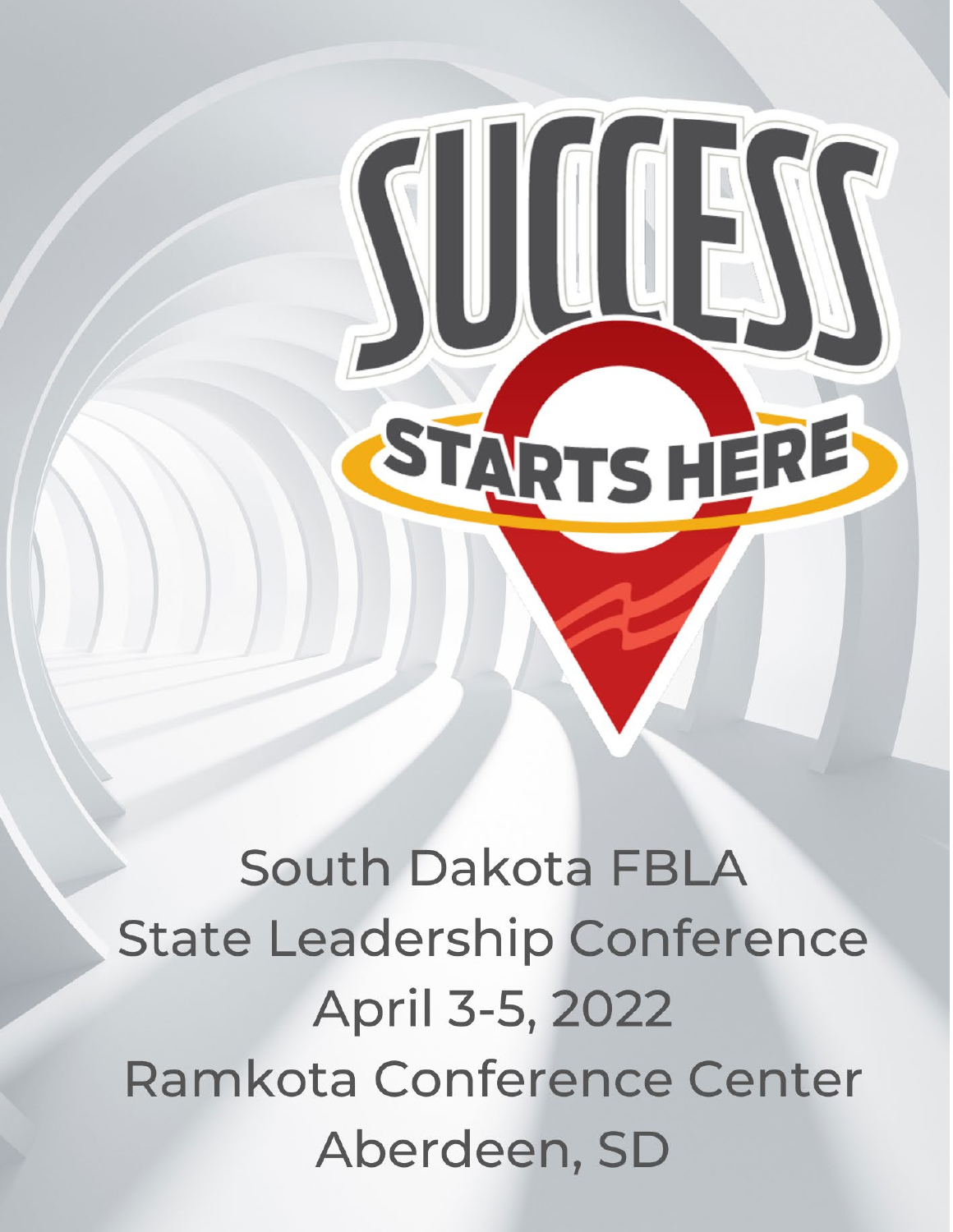Post-Conference Information<br>Competitors who place in the Top 10 of National Competitive Events are recognized. The Top 3 individuals/teams will receive medals and 4<sup>th</sup> and 5<sup>th</sup> place certificates.

Results, including rating sheets, individual and team scores, and performance standards of the 2022 State Leadership Conference will be certified and posted on **[SDFBLA.com.](https://www.sdfbla.com/serviceslist)** An email will be sent to advisors.

## Qualifying for National Leadership Conference

Competitors who participated in National Events and who placed in the top four (4) of the state, are invited to advance in the event for the National Leadership Conference. Competitors are only eligible to compete in one national competition at the National Leadership Conference. If placing in the top four of more than one National Event, the competitor must determine which event they'll compete in.

South Dakota FBLA allows "bump ups" in National Events. If a top four winner declines the invitation to compete, South Dakota FBLA will extend an invitation to the 5th place winner to compete at the National Leadership Conference. Invitations will be extended to winners starting in 5th place and stopping at 10th place until four entries have been accepted to advance to the National Leadership Conference.

Who's Who in FBLA automatically advances the first-place individual to the National Leadership Conference. Members may compete in only one National Event and one Chapter Event. For more information about the National Leadership Conference, please review the [National FBLA Competitive Events Guidelines.](https://www.fbla-pbl.org/divisions/fbla/fbla-competitive-events/) The 2021 National Leadership Conference scores are available on **SDFBLA.com**. Chapters may choose to use these scores to gauge the competitiveness of their FBLA members at the National Leadership Conference.

# Policies & Consent Forms

## Photography, Video, and Sound Release

I hereby grant South Dakota FBLA permission to make still or motion pictures and sound recordings, separately or in combination, and give a production company approved by South Dakota FBLA permission to use the finished silent or sound pictures, and/or sound recordings as deemed necessary.

Further, I so hereby relinquish to the South Dakota FBLA all rights, title, interest in, and income from the finished sound or silent motion pictures, still pictures, and/or sound recordings, negatives, prints, reproductions, and copies of the originals, negatives, recording duplicates and prints, and further grant the South Dakota FBLA the right to give, sell, transfer, and/or exhibit the same to any individual, business firm, publication, television station, radio station or network, or governmental agency, or to any of their assignees, without payment or other consideration to me.

My agreement to perform under camera, lighting, and stated conditions is voluntary and I do hereby waive all personal claims, causes of action, or damages against the South Dakota FBLA and the employees thereof, arising from a performance or appearance. I hereby authorize South Dakota FBLA to display my name, picture, and school information (school, address, and telephone number) on the South Dakota FBLA web site.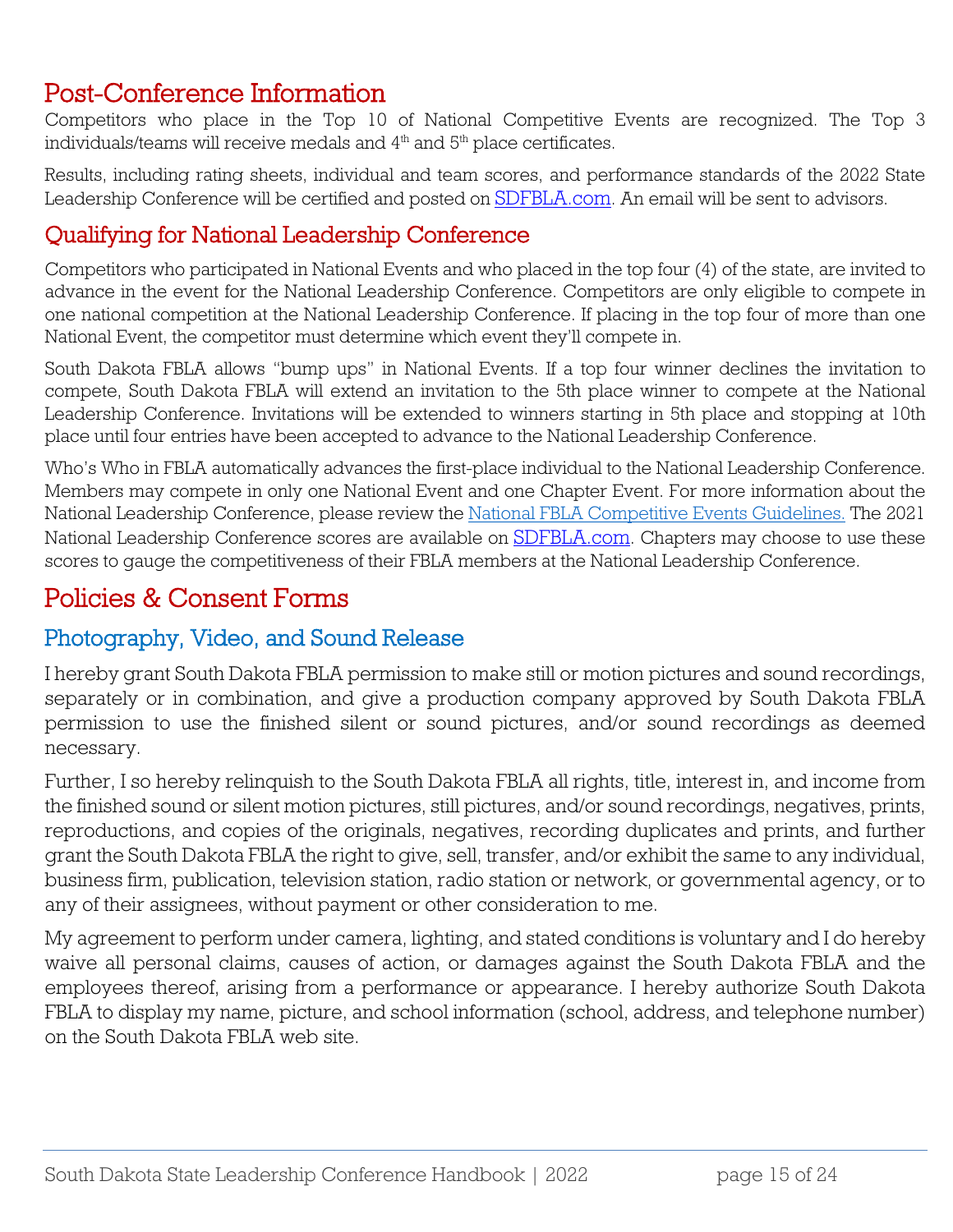# Online Integrity Policy

South Dakota FBLA is committed to providing a safe, productive, and welcoming environment for all meeting participants and South Dakota FBLA staff. All participants, including, but not limited to, attendees, speakers, volunteers, exhibitors, South Dakota FBLA staff members, service providers, and all others are expected to abide by this Online Integrity Policy. This Policy applies to all South Dakota FBLA meeting-related events, including those sponsored by organizations other than South Dakota FBLA but held in conjunction with South Dakota FBLA events, on public or private platforms.

South Dakota FBLA has zero-tolerance for any form of discrimination or harassment, including but not limited to sexual harassment by participants or our staff at our meetings. If you experience harassment or hear of any incidents of unacceptable behavior, South Dakota FBLA asks that you inform Tina Miller, State Advisor, at [tina.k.miller@usd.edu](mailto:tina.k.miller@usd.edu) so that appropriate action can be taken.

Unacceptable Behavior is defined as:

- Harassment, intimidation, or discrimination in any form.
- Verbal abuse of any attendee, speaker, volunteer, exhibitor, South Dakota FBLA staff member, service provider or other meeting guest.
	- o Examples of verbal abuse include, but are not limited to, verbal comments related to gender, sexual orientation, disability, physical appearance, body size, race, religion, national origin, inappropriate use of nudity and/or sexual images in public spaces or in presentations, or threatening or stalking any attendee, speaker, volunteer, exhibitor, South Dakota FBLA staff member, service provider, or other meeting guest.
- Disruption of presentations during sessions, in the exhibit hall or at other events organized by South Dakota FBLA. All participants must comply with the instructions of the moderator and any South Dakota FBLA event staff.
- Presentations, postings, and messages should not contain promotional materials, special offers, job offers, product announcements or solicitation for services. South Dakota FBLA reserves the right to remove such messages and potentially ban sources of those solicitations.
- Participants should not copy or take screen shots of Q&A or any chat room activity that takes placein a virtual space.

South Dakota FBLA reserves the right to take any action deemed necessary and appropriate, including immediate removal from the conference without warning or refund, in response to any incident of unacceptable behavior. South Dakota FBLA reserves the right to prohibit attendance at any future meeting or conference, virtually or in person.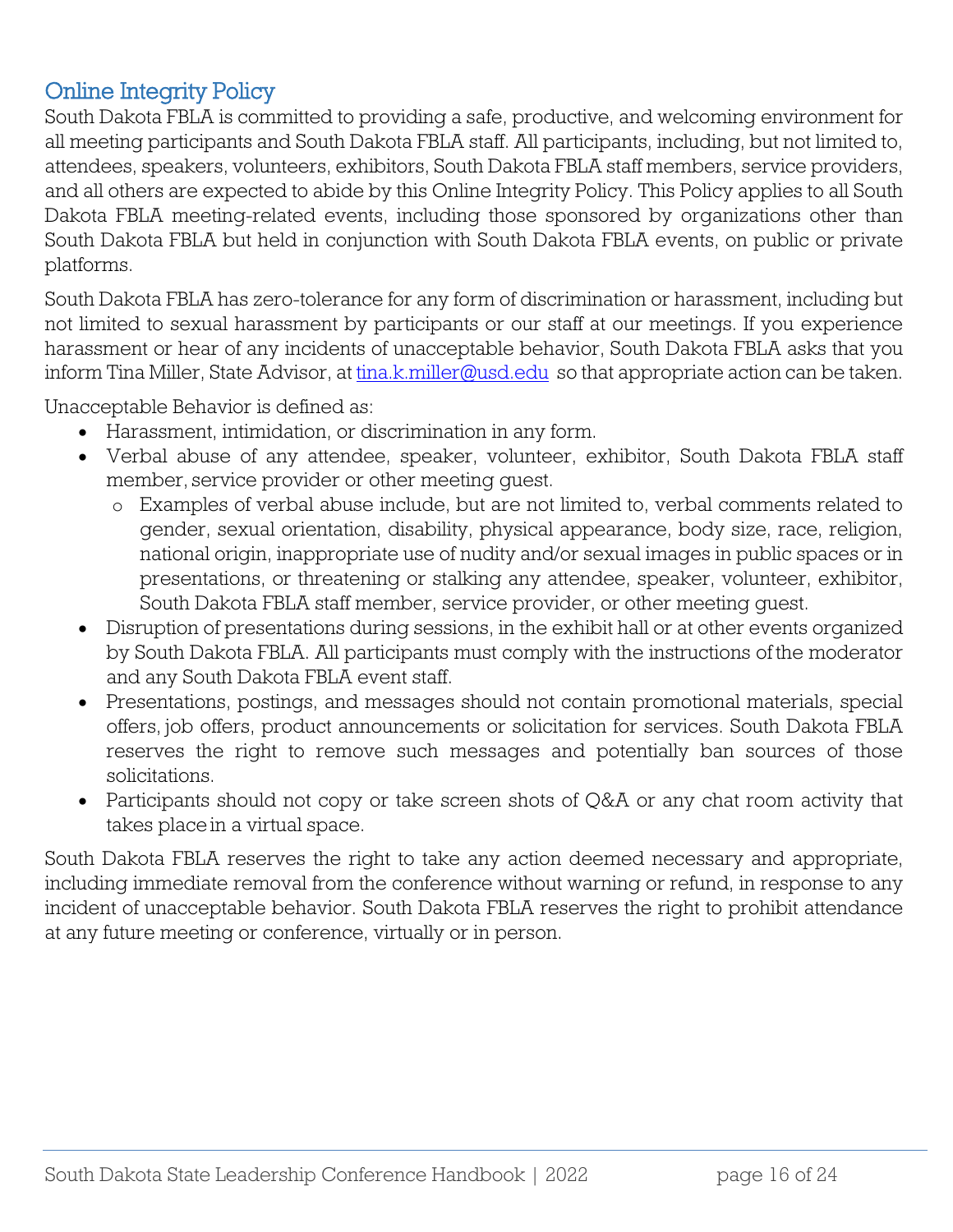# Code of Conduct Agreement

South Dakota FBLA Leadership Conferences are designed to be educational functions and all plans are made with that objective. The Conferences represent South Dakota FBLA's most significant meetings of the year. South Dakota FBLA wants every person to have an enjoyable experience with every attention paid to safety and comfort. All participants will be expected to conduct themselves in a manner best representing the nation's greatest student organization.

For everyone to receive the maximum benefits from their participation, the "*Code of Conduct*," as established by South Dakota FBLA, must be always followed.

Note that attendance is not mandatory. By voluntarily participating, you agree to follow the official conference rules and regulations or forfeit your personal rights to participate. We are proud of our students and know that by agreeing to this "*Code of Conduct*" you are simply reaffirming your dedication to be the best possible representative of your school and chapter.

- I will respect official FBLA dress.
- I will attend, and be on time for, all general sessions and activities that I am assigned to and registered for.
- I will adhere to the dress code at all required times.
- I will respect all event attendees, including attendees, advisors, speakers, volunteers, exhibitors, and staff members.
- I will adhere to the Online Integrity Policy for online and virtual meetings and events.

I agree that if, for any reason, I am in violation of any of the rules of the conference I am attending, I may be brought before the appropriate discipline committee for an analysis of the violation. I also agree to accept the penalty imposed on me. I understand that any penalty and reasons for it will be explained to me before it is carried out. I further realize that the severity of the penalty may increase with the severity of the violation, even to the extent of being immediately removed or sent home at my own expense.

## South Dakota FBLA Personal Liability

I hereby agree to release FBLA Inc. and South Dakota FBLA, its representatives, agents, volunteers, and employees from liability for any injury to the named person, resulting from any cause whatsoever occurring to the named person at any time while attending the South Dakota FBLA State Leadership Conference, including travel to and from the conference, excepting only such injury or damage resulting from willful acts of representatives, agents, volunteers, and employees.

Having read and understood completely the "Code of Conduct" of South Dakota FBLA, I do hereby agree to follow the procedures and practices described. I fully understand that this is an educational activity and will, to the best of my ability, apply myself for the purpose of learning and will always uphold the finest qualitiesof a person representing South Dakota FBLA.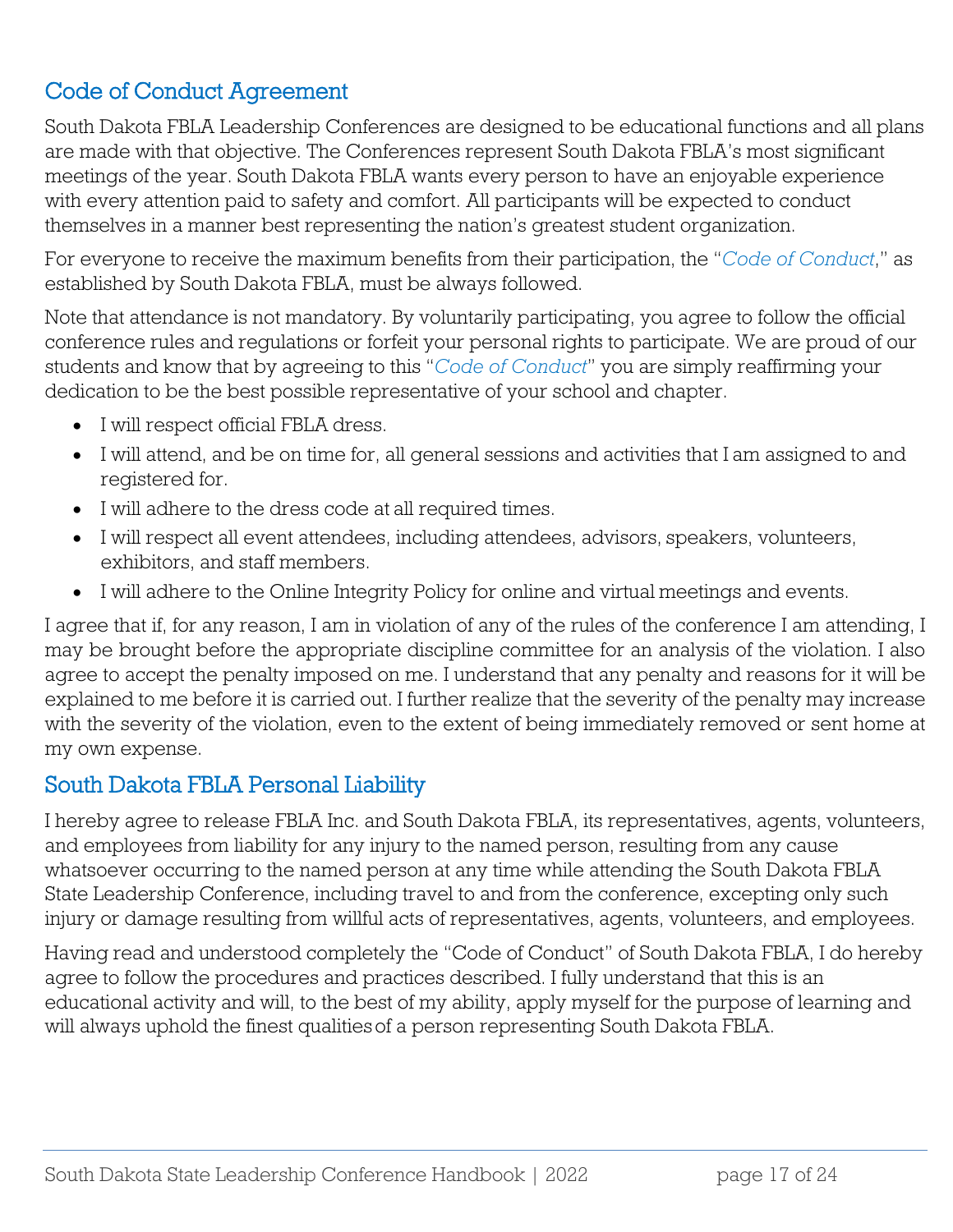# Family Educational Rights and Privacy Act (FERPA)

The *Family Educational Rights and Privacy Act* (FERPA), a federal law, requires that South Dakota Future Business Leaders of America, with certain exceptions, obtain your written consent prior to the disclosure of personally identifiable information from your child's education records. However, South Dakota Future Business Leaders of America may disclose appropriately designated "directory information" without written consent, unless you have advised the South Dakota Future Business Leaders of America to the contrary in accordance with South Dakota Future Business Leaders of America procedures. The primary purpose of directory information is to allow the South Dakota Future Business Leaders of America to include information from your child's education records to higher education institutions, the military and South Dakota FBLA partners.

| Who may receive directory information? | Purpose for which directory information may be used? |  |  |
|----------------------------------------|------------------------------------------------------|--|--|
| Higher Education Institutions          | Scholarship opportunities, open house events, FBLA-  |  |  |
|                                        | College communications, admissions contact           |  |  |
| Military Recruiters                    | Military opportunities, scholarship opportunities,   |  |  |
|                                        | ROTC programs                                        |  |  |
| Additional Iowa FBLA-PBL Partners      | Internship, apprenticeship, and job opportunities    |  |  |

Directory information, which is information that is generally not considered harmful or an invasion of privacy if released, can also be disclosed to outside organizations without a parent's prior written consent. Outside organizations include, but are not limited to, companies that partner with South Dakota Future Business Leaders of America for the promotion of college and career readiness. In addition, two federal laws require local educational agencies (LEAs) receiving assistance under the Elementary and Secondary Education Act of 1965, as amended (ESEA) to provide military recruiters, upon request, with the following information – names, addresses and telephone listings – unless parents have advised the LEA that they do not want their student's information disclosed without their prior written consent.

## [These laws are Section 9528 of the ESEA (20 U.S.C. § 7908) and 10 U.S.C. § 503(c).]

If you do not want South Dakota Future Business Leaders of America to disclose any or all the types of information designated below as directory information from your child's education records without your prior written consent, you must notify the **South Dakota Future Business Leaders of** America in writing 30 days before the event. South Dakota Future Business Leaders of America has designated the following information as directory information.

- Student's name
- Telephone listing
- Electronic mail address
- Photograph
- Dates of participation
- Grade level
- The most recent educational agency or institution attended
- Student membership number used to communicate in electronic systems